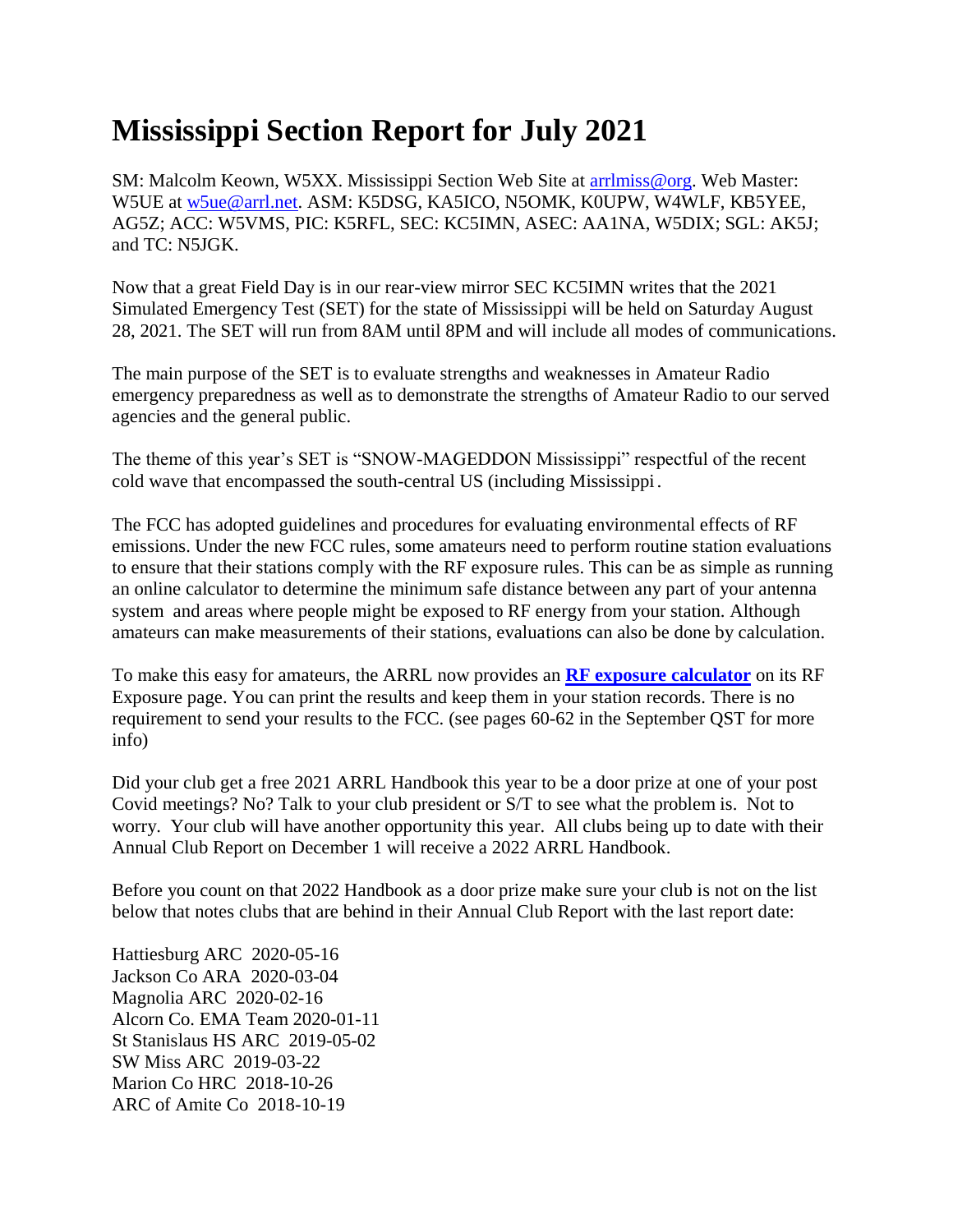Tupelo ARC 2017-12-30 Pearl River Co ARA 2017-04-28 Clear Branch ARC 2015-06-15 Jackson ARC 2015-05-28 Lauderdale Repeater Grp 2012-03-26

Contact [w5vms@arrl.net](mailto:w5vms@arrl.net) for help in updating your Annual Club Report.

Are you having trouble locating the right person at ARRL Headquarters to talk to for information or making a request? Try <http://www.arrl.org/contact-arrl> before you make the call. Check out the Directory to give you some guidance.

The Meridian ARC Spark Gap notes that WB5AKR reports that their neighborhood WX Watch Group is growing using FRS/MURS radios. Larry's location is 3/4 mile from all 30 members and 14 families. He encourages all Hams to organize their neighbors and take advantage of this low power short range free service. They have two firefighters from their local fire department wanting to study for their Technician license.

ACC Report: W5VMS. Scott says that the Mississippi Section has a request to compile a list of ARES(R) clubs and/or groups in the Section. If your club or group is considered to be an ARES(R) club or your club has an ARES(R) group, please notify both W5XX and W5VMS no later than August 31. Negative replies not needed and will be taken to mean NO."

And now News You Can use follows:

.

- 7290 Message Traffic Handling Class, August 4 and 7. Sessions at 9:30 and 12:00
- Huntsville, August 20-21, 2021. All systems go. www.hamfest.org
- ARRL Mississippi Section SET, August 28, Prepare !! POC:KC5IMN
- Jackson County Hamfest, November 12-13. POC [kj4njt@arrl.net](mailto:kj4njt@arrl.net)
- Capital City Hamfest, January 28 -29, TradeMart, Jackson. POC: K5GCY
- 2022 Mississippi QSO Party, April 2-3, POC: W5XX

Anybody have additional information? Thanks to all who helped pull this information together. This list will be updated in future Section Reports.

…. and from EC Reports from around the State: AG5RI reports that Harrison County and Jackson County ARES conducted two cross-training sessions on digital modes. KG5IAY reports that Carroll County ARES had a startup club meeting July 10 with 15 in attendance with dues paid and new officials elected. AD5IT advises that Grenada County ARES a installed a backup battery on their repeater. And from Meridian KB5SZJ that with the rise in Covid-19 cases they are still holding meetings for now

Congratulations to the following who upgraded in July: NONE! Time to start planning General Classes in the Fall for Technicians.

… changing gears, congratulations to regular MSPN Checkin W5VPX in Union who will turn 94 on August 27. Keep on trucking, Dick !!!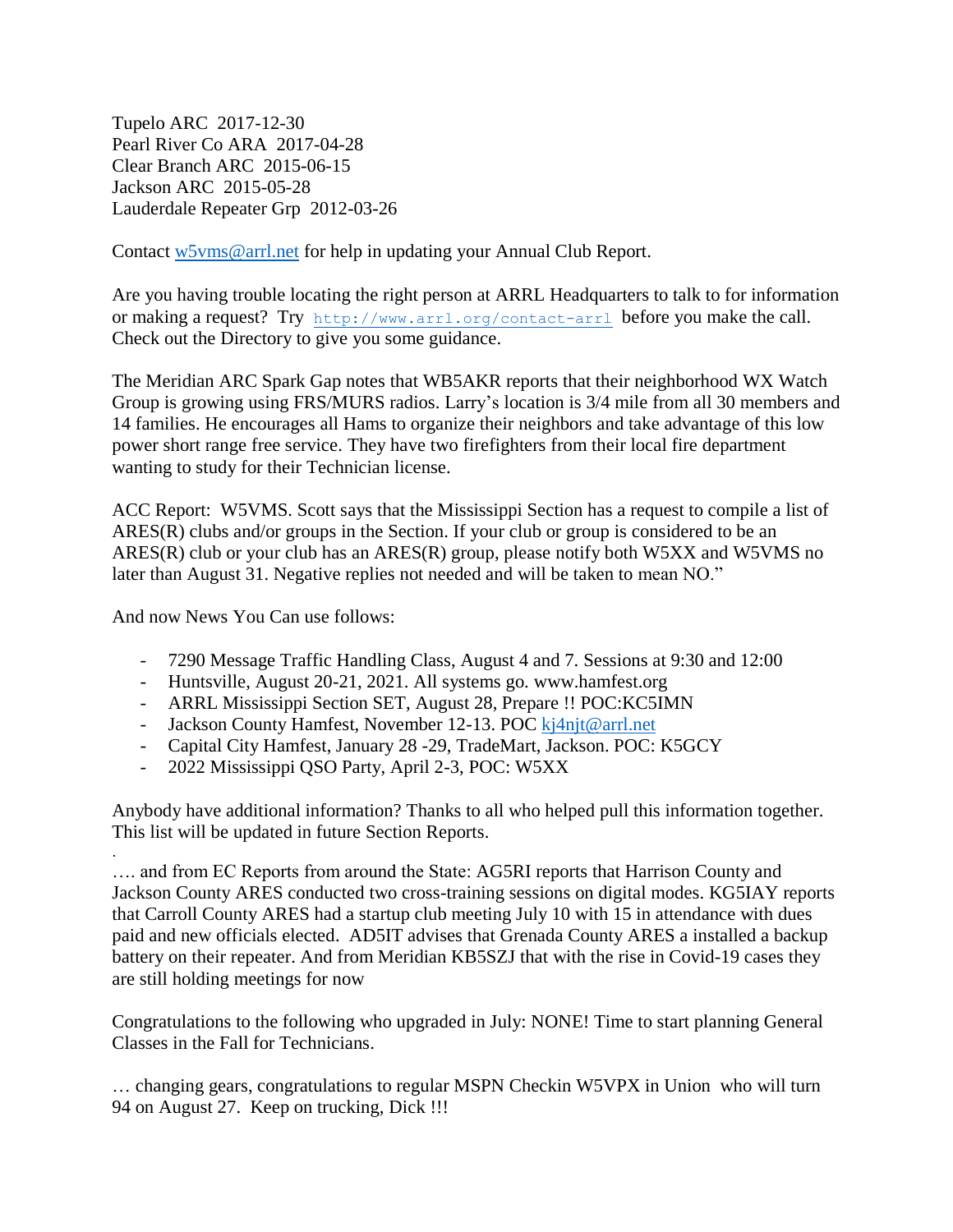Welcome to the following new Hams in Mississippi in July: KI5QPW, Kenneth – Oxford; KI5QXB, Jean – Biloxi; KI5QXC, Barbara – Gulfport; KI5QYS, Tiffany – Nettleton; KI5QZN, and Gary – Coldwater.

Also welcome the following new ARRL Members in July: KD5BQT, Danny – Smithdale; WJ5ES, Jay – Natchez; KG5GCC, Charles – Bay Saint Louis; KF5EZV, Roger – Richland; KD5HFQ, Charlotte – Smithdale; KC3HLS, Christopher – Purvis; KC3HLT, Bill – Purvis; KC3MWJ – Tina; KI5OOH, Lucas – Terry; AF7OX, Douglas – Forest; KI5PAD, Kurt – Saltillo; KI5QFE, David – Lucedale; AF5QH, Corey – Southaven; KI5QZN, Gary – Coldwater; AG5UR, Sid – Oxford; KG5VPF, James – New Albany; AA9YS, James – Meridian;

Wow! !! ARRL Membership is exactly 1,000 up 8 from last month. Thanks to all who support ARRL Membership in Mississippi.

And last, but not least, welcome to KC3HLT as EC for Lamar County. Bill is a former AEC from Pennsylvania.

SEC/DEC Reports for July 2021: KC5IMN (SEC), N5ZNT (SW MS), and KB0ZTX (NW MS).

EC Reports for July: N5CRS (Jasper), K9EYZ (AEC)(Jackson), AE5FK (Walthall), KF5IAY (Carroll), KA5ICO (Chickasaw), KF5IMA (Lafayette), AD5IT (Grenada), AG5RI (Harrison), KB5SQZ (Hinds), KB5SZJ (Lauderdale), KF5VVU (Scott), KF5WVJ (DeSoto), N5ZNT (Lincoln and Wilkerson), and KB0ZTX (Marshall).

Club Newsletter/Reports (Editor): the Meridian ARC Spark Gap (W5MAV)

HF Net Reports – sessions/QNI/QTC (Net Manager)

Hattiesburg ARC 10M Net 4/30/0 (KD5XG)

K5TAL 80M Net 5/68/0 (WV5Q)

Magnolia Section Net 31/1058/5 (KA5ICO)

MS Baptist Hams Net 2/5/0 (WF5F)

VHF Net Reports - sessions/QNI/QTC (Net Manager)

Capital Area Emergency Net 4/42/0 (K5XU)

Central Mississippi ARES Training Net 4/43/6 (KG5SQZ)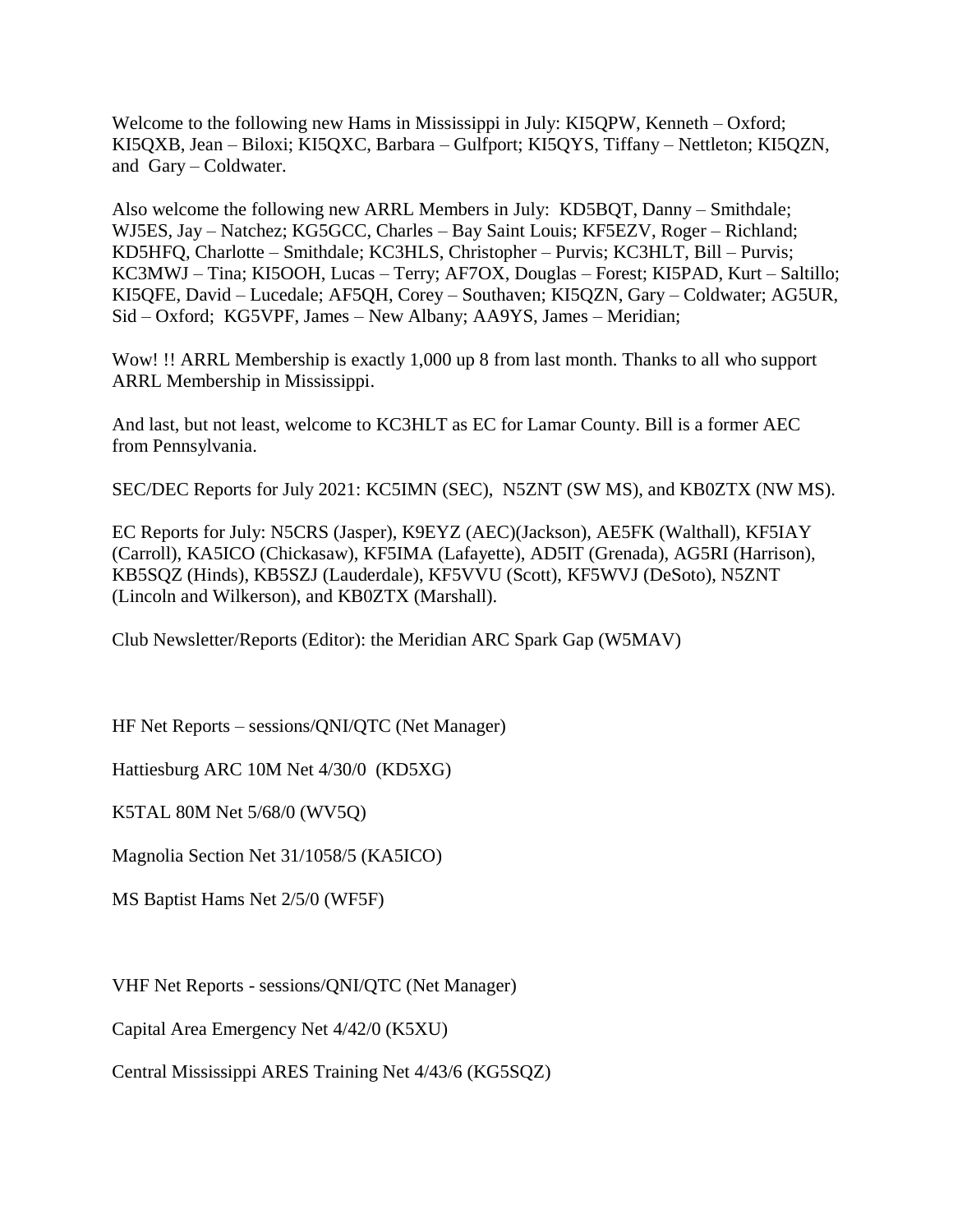DeSoto County Training and Information Net 4/84/0 (KF5WVJ)

Delta Area Net ?/180/0 (KF5IAY)

Grenada County ARES ?/390/0 (AD5IT)

Harrison County ARES 1/7/0 (AG5RI )

Hattiesburg ARC 2 M Net 4/54/4 (KD5XG)

Hattiesburg ARC 2 M Simplex Net 3/14/0 (KD5XG)

Jackson County ARES 4/58/1 (K9EYZ)

JARC Emergency Net 4/28/0 (K5XU)

Jasper County ARES Net 5/25/0 (N5CRS)

Marshall County ARES – meets with DeSoto County Net (KB0ZTX)

Meridian Area EM Net 4/25/0 (KB5SZJ)

Mississippi Coast ARA 4/101/0 (AB5FU)

MSU ARC Net 4/101/3 (N5OMK)

Northeast Mississippi Skywarn Net 4/58/0 (W5BAQ)

Southwest MS ARES Team 5/18/0 (N5ZNT)

Sundancer Solar ARES Net 4/66/0 (KA5ICO)

University of Mississippi EM Net 4/39/0 KF5IMA)

Vicksburg ARC/MLEN 4/113/0 (KD5DHR)

Walthall County ARES Net 4/77/0 (AE5FK)

Digital Net Reports

Central Mississippi ARES Digital Net 4/25/33 (KI5JCL)

Central Mississippi WL2K Net QNI 24 (KI5JCL)